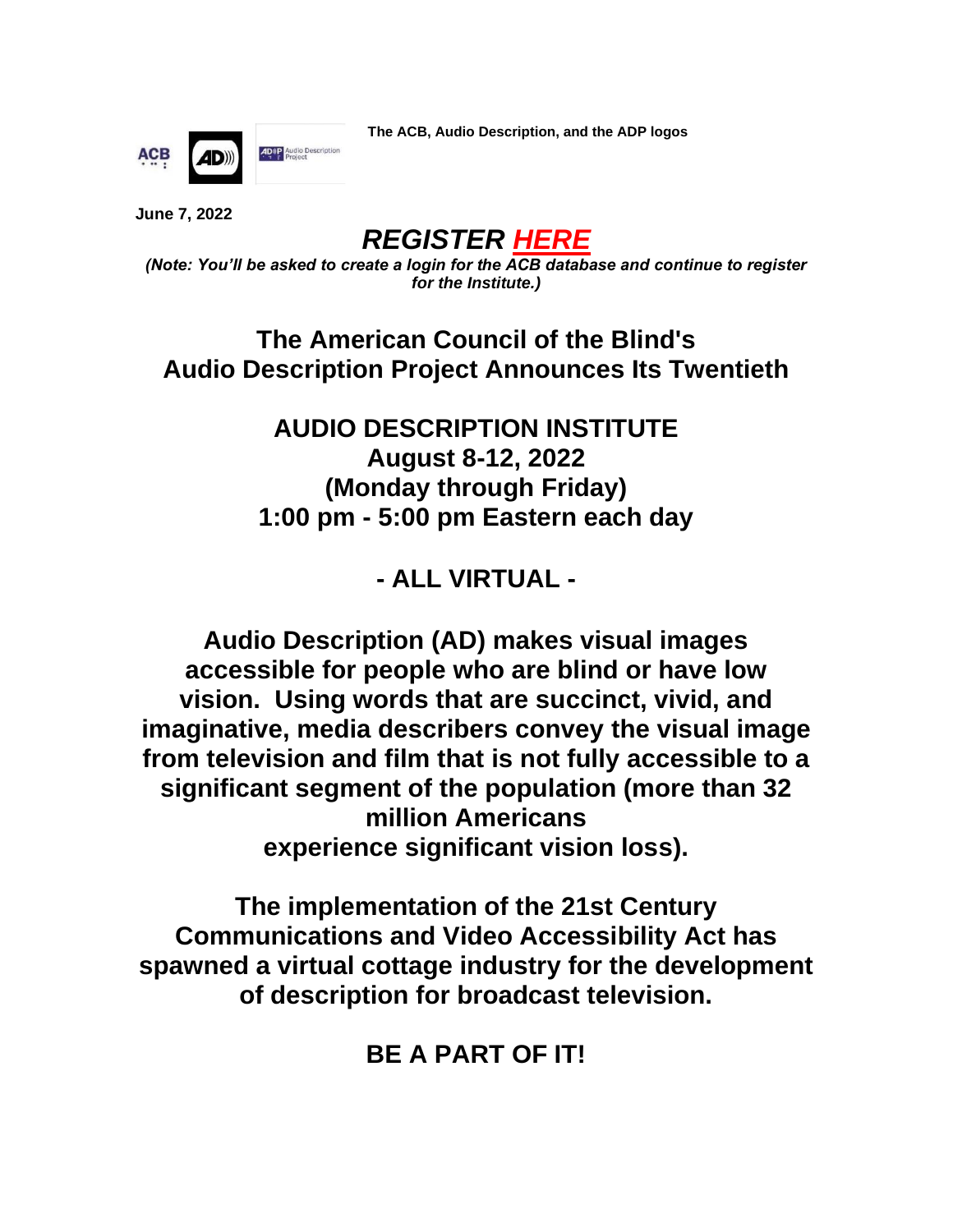**Who Should Attend**

**Anyone interested in:**

**- working as freelance description writers for broadcast television**

> **- working as a describer in a local performing arts program**

**- working as a describer for visual art exhibitions**

**and**

**- experienced audio describers desiring an updated refresher course.**

**NOTE: freelance writers for broadcast television projects can often be based anywhere in the world- computer equipment capable of accommodating highspeed downloads is a must.**

**Topics Include--**

**1) audio description history and theory**

**2) the "Four Fundamentals of Audio Description" ©**

**3) active seeing/visual literacy-developing skills in concentration and observation**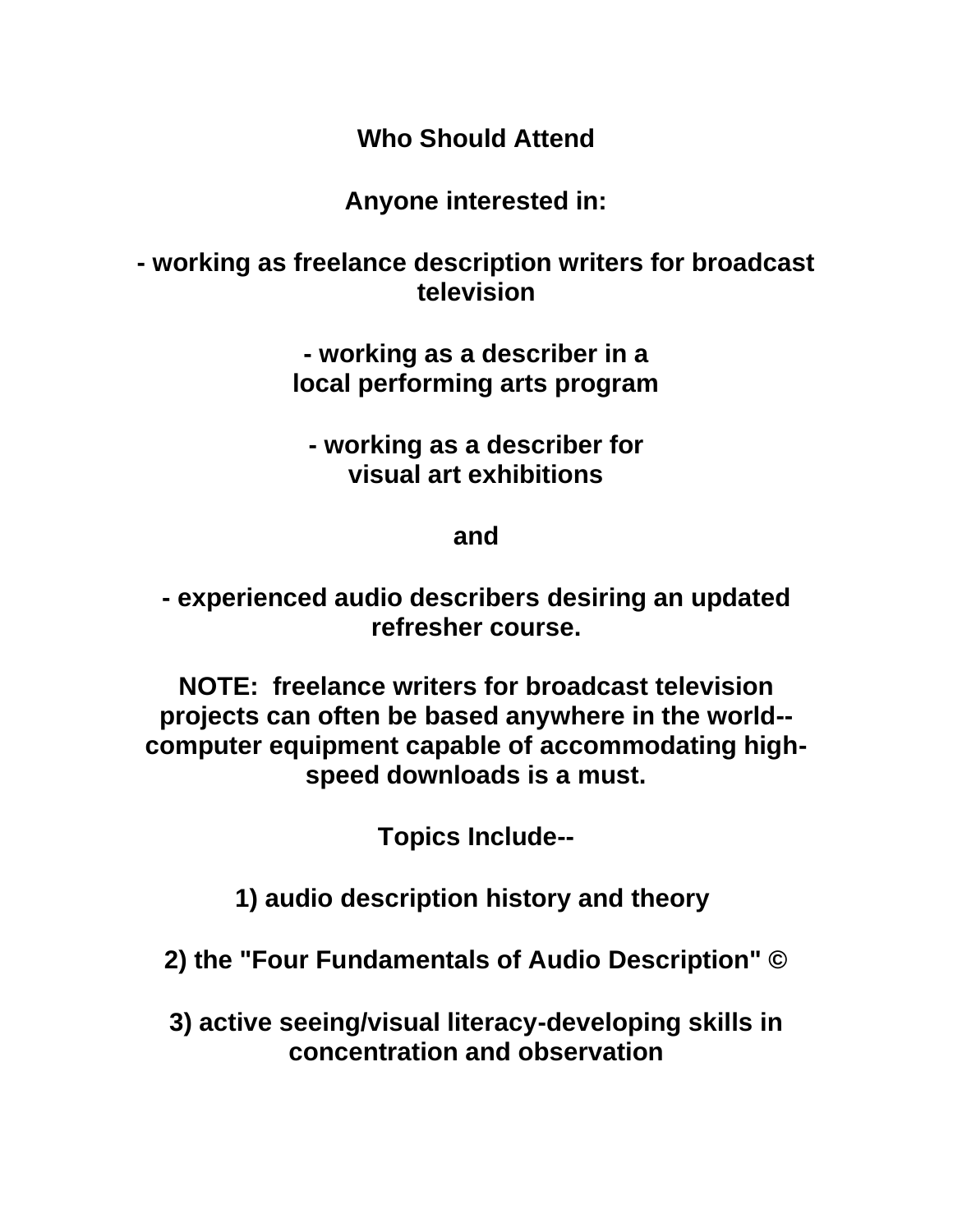### **4) the art of "editing" what you see 5) vivid language: "The Visual Made Verbal"™**

## **6) "Speak the speech, I pray you"--using the spoken word to make meaning**

# **Program**

**- Five afternoons of intensive, interactive training**

**- Each registrant will receive a PDF copy of Dr. Joel Snyder's ACB-published** *The Visual Made Verbal: A Comprehensive Training Manual and Guide to the History and Applications of Audio Description***.**

**The interactive sessions (limited use of lecture, questions/discussion throughout, generous use of media, and individual and group writing exercises) are designed to provide immediate feedback and "give and take," allowing for adaptation according to a sense of participants' grasp of the material. In addition, experienced users of description are a part of the Institute's faculty, providing an important perspective throughout the sessions.**

**This Institute will begin at 1:00 pm Eastern on Monday, August 8, 2022 and conclude at 5:00 pm on Friday, August 12, 2022. (detailed agenda below).** 

**Participation is strictly limited. The Institute will issue ACB-sponsored certificates to all**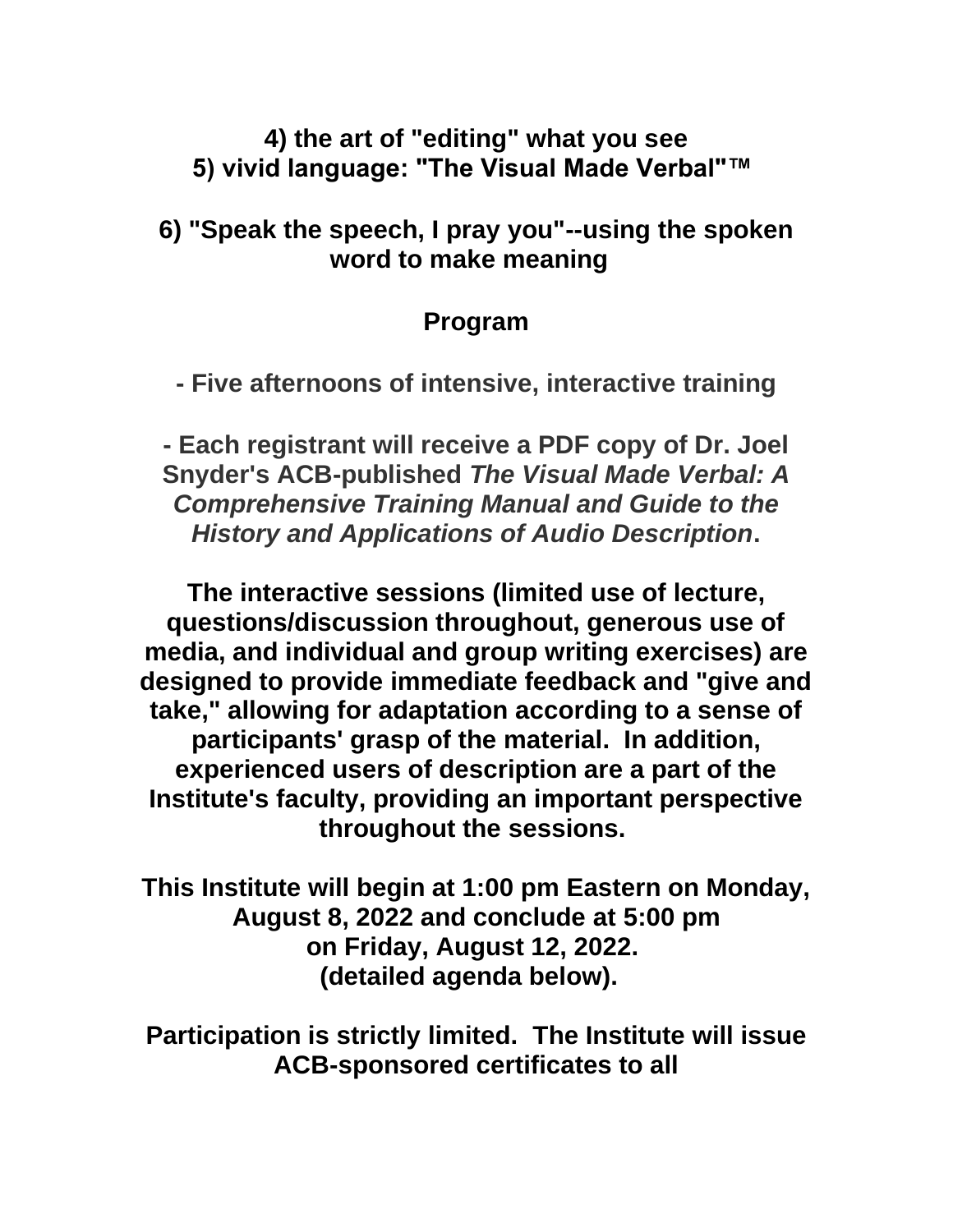**successful participants confirming completion of this professional description training program.** 

**Institute Director/Staff**

**Joel Snyder, Ph.D.-- One of the first audio describers, Dr. Snyder began describing theater events and media in 1981; he is the President of Audio Description Associates, LLC with clients worldwide (see** [www.audiodescribe.com](https://www.audiodescribe.com/) **for more information) and the Founder of/Senior Consultant to ACB's Audio Description Project (**[https://adp.acb.org](http://www.acb.org/adp)**) an initiative he founded in 2009. For six years, he led a staff that produced description for nationally broadcast films and network series including "Sesame Street" broadcasts and DVDs. Snyder has worked with description and trained describers in more than 40 states and in over 60 countries.**

## **[Faculty](https://em-ui.constantcontact.com/em-ui/em/frame/previewtest/89fc3a9c-fc24-4f62-a77f-bf2f965b2549?previewTestJSVersion=0.1.226&previewTestJSHash=bdac8b0d43f4bbfe8cb5)**

**Joyce Adams—Joyce has been producing/writing AD scripts for media and museum tours since 2002. She supervised AD script writers for the Described Media program at the National Captioning Institute, is the author of audio described tours for National Park Service visitor centers throughout the U.S. and regularly pens description for promotional videos produced by Microsoft. Both Ms. Adams and Dr. Snyder serve on the ACVREP Subject Matter Expert Committee developing a certification program for audio describers.**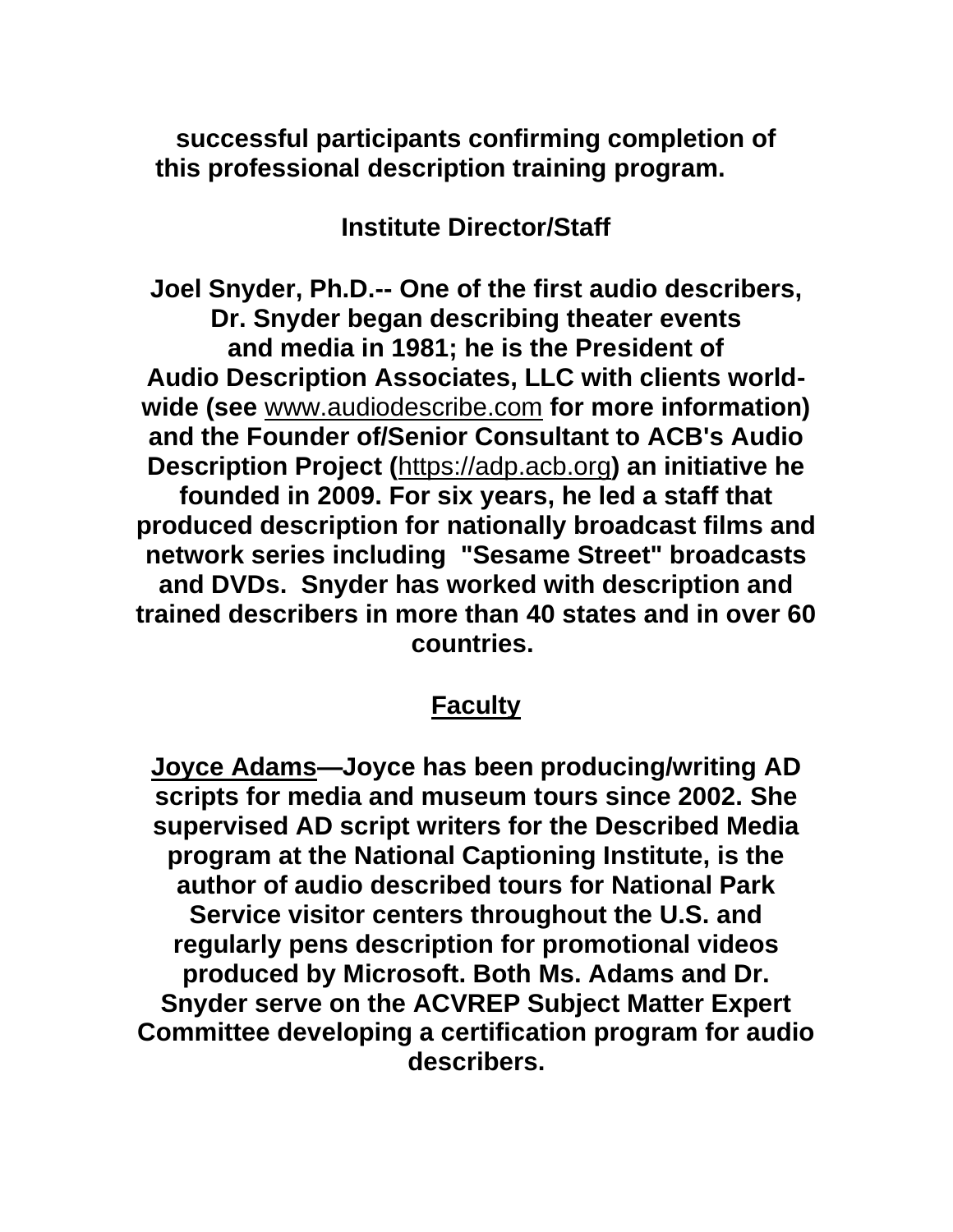**Elisa Jansen—Elisa is a graduate of the ADP Audio Description Institute. She has written audio description for network and Internet broadcast, such as NBC, CBS, Amazon, Hulu, and Netflix—and for the classic film, Citizen Kane. Her work on promotional content includes Walmart, Kimberly-Clark, and thousands of Microsoft videos. Elisa has provided audio description for museum tours and exhibits, including the Smithsonian, the Nevada State Museum in Las Vegas, and the U.S. Olympic & Paralympic Museum.**

## **In addition, audio description consumer consultants (audio description enthusiasts who are blind or have low vision) will offer their perspectives:**

**Susan Glass--Susan Glass is a free lance writer and poet whose forthcoming chapbook The Wild Language of Deer, will be released by Slate Roof Press later this spring. A retired English professor from San Jose State University and West Valley Community College, Susan taught English Composition, American Multicultural Literature, Creative Writing, and interdisciplinary courses with a Disability Studies emphasis. An active member of the American Council of the Blind since 2013, she advocates passionately for audio description, especially in live venues such as theaters, museums, and parks. She loves hiking with her guide dog Omni and riding her horse Travis.**

**Chris Snyder--Chris has been in the video description industry for over 12 years and is the chief engineer at**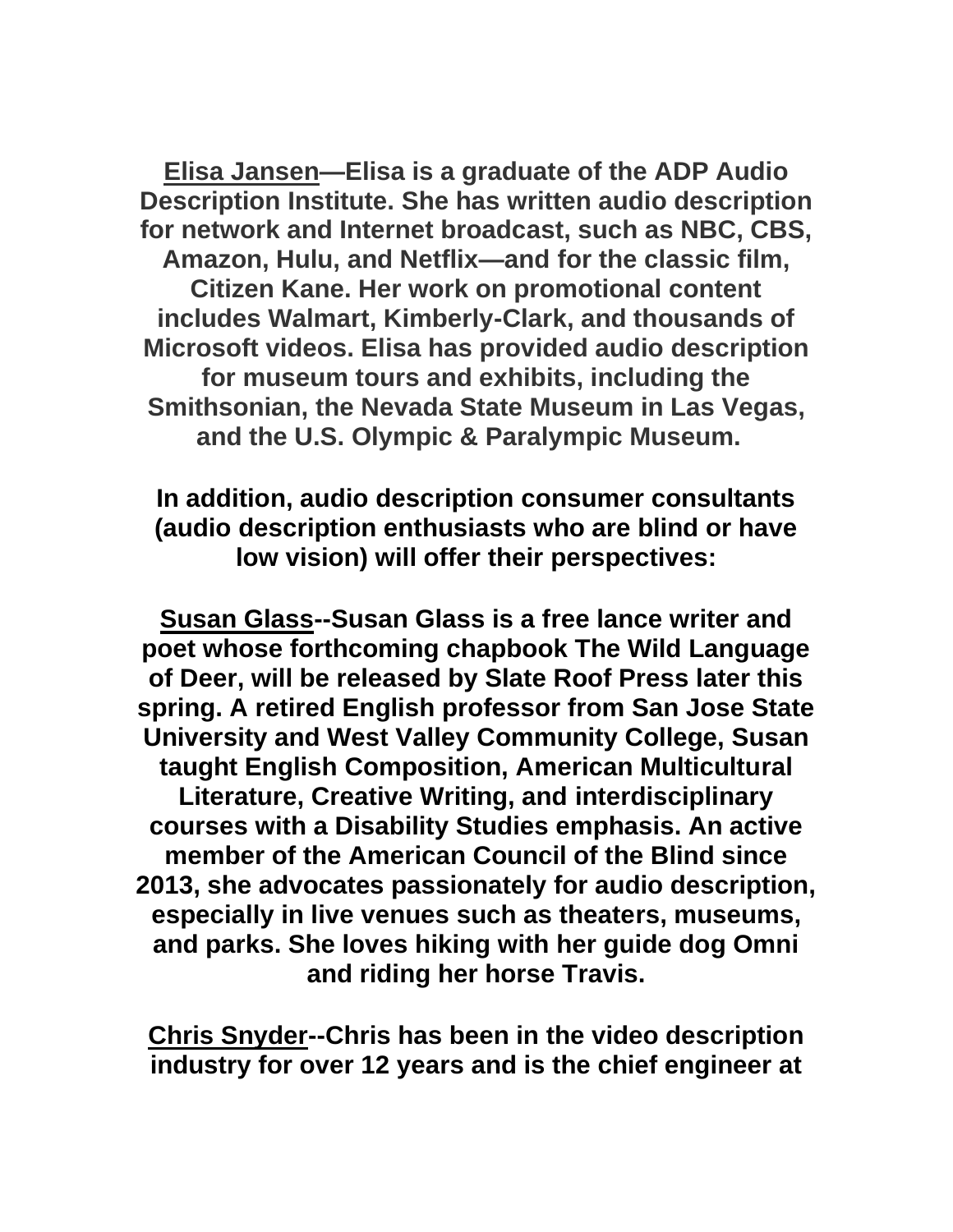**Audio Eyes. A blind man, Chris has produced hundreds of hours of description for network television, cinema, DVDs and independent film. He is also an award winning producer of audio drama including Ray Bradbury's "Something Wicked This Way Comes" and "The Halloween Tree". As a voiceover artist, he has voiced many hours of description and he is also a character voice actor for audio dramas and animation.**

# **Special Guests**

**Roy Samuelson--Roy's voiced thousands of audio description series and blockbuster films, including "NCIS", "Star Trek: Discovery" and "Spiderman: No Way Home". He advocates for quality and excellence in all aspects of AD to be in parity to sighted audiences, and makes sure blind professionals are compensated for the value they bring to this work.**

**Satauna Howery--Blind since birth, Satauna Howery is an award-winning American voice actor. Satauna has done quality control and voiced audio description for "Bill Nye Saves the World", "How to Build a Girl" and many others. She voiced all seasons of audio description on "Seinfeld***"***.**

> **Institute registration is \$495. (registration is limited)**

**Registration will close on July 29, 2022 and the invitation to attend the institute will be emailed on**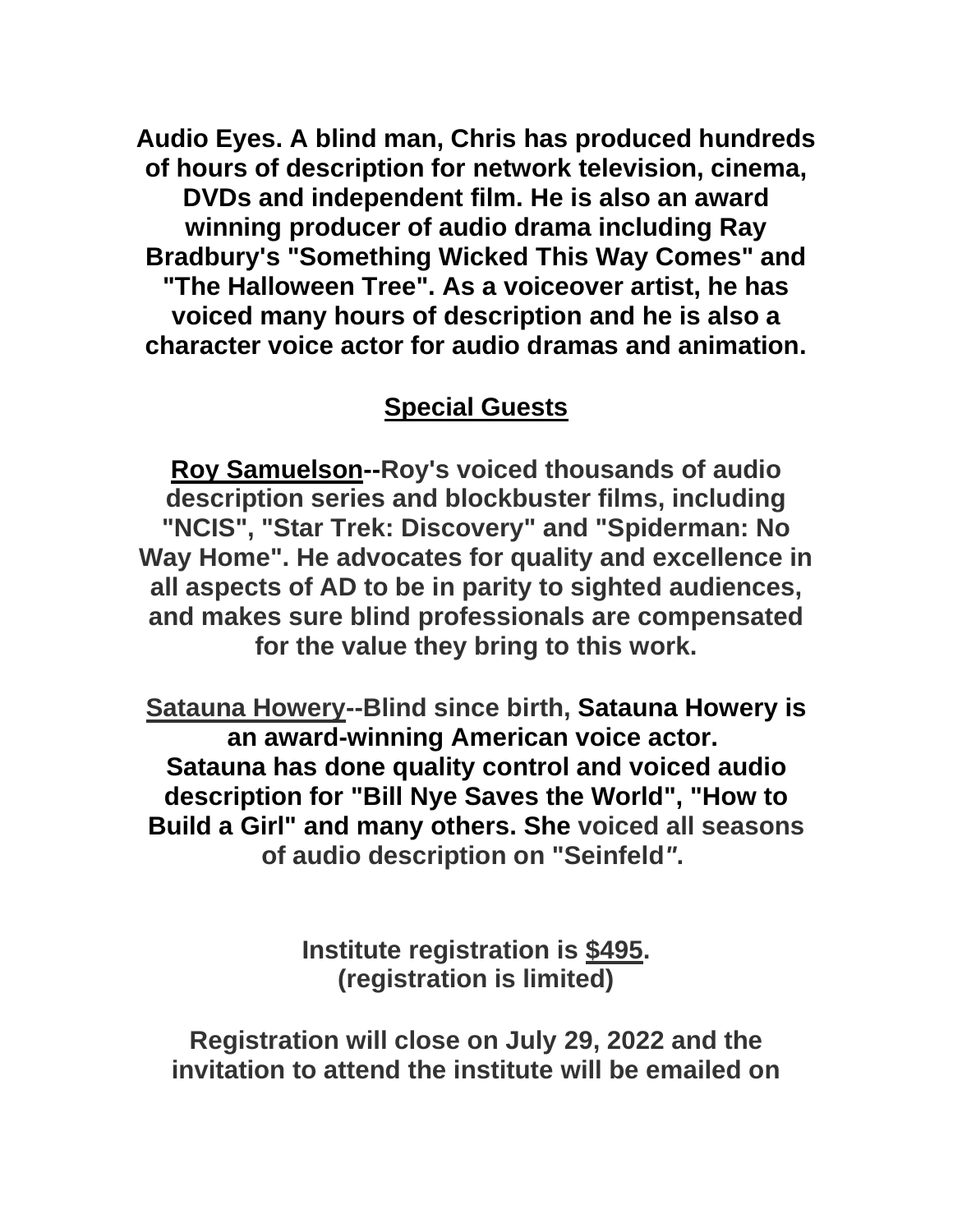**August 4, 2022. Your invitation to attend the institute will be sent to the email address provided on the form.**

**NOTE: Two full scholarships are available; priority will be given to people with disabilities. To be considered for a scholarship, please send an email outlining how and why you are a strong candidate and include your reason for needing financial assistance at this time. Please send an email requesting consideration to** [kim.charlson@perkins.org](mailto:kim.charlson@perkins.org) **by July 15, 2022. The scholarship awardees will be notified July 22, 2022.**

> **Scholarships are courtesy of Michele Spitz-Woman of Her Word.** [www.womanofherword.com](https://www.womanofherword.com/)



# *REGISTER NOW [HERE](https://interland3.donorperfect.net/weblink/WebLink.aspx?name=E144393&id=81)*

*(Note: You'll be asked to create a login for the ACB database and continue to register for the Institute.)*

**The agenda for the August 2022 VIRTUAL Audio Description Institute can be found below.**

**For questions or additional information, contact**

**JOEL SNYDER, PhD Founder/Senior Consultant Audio Description Project**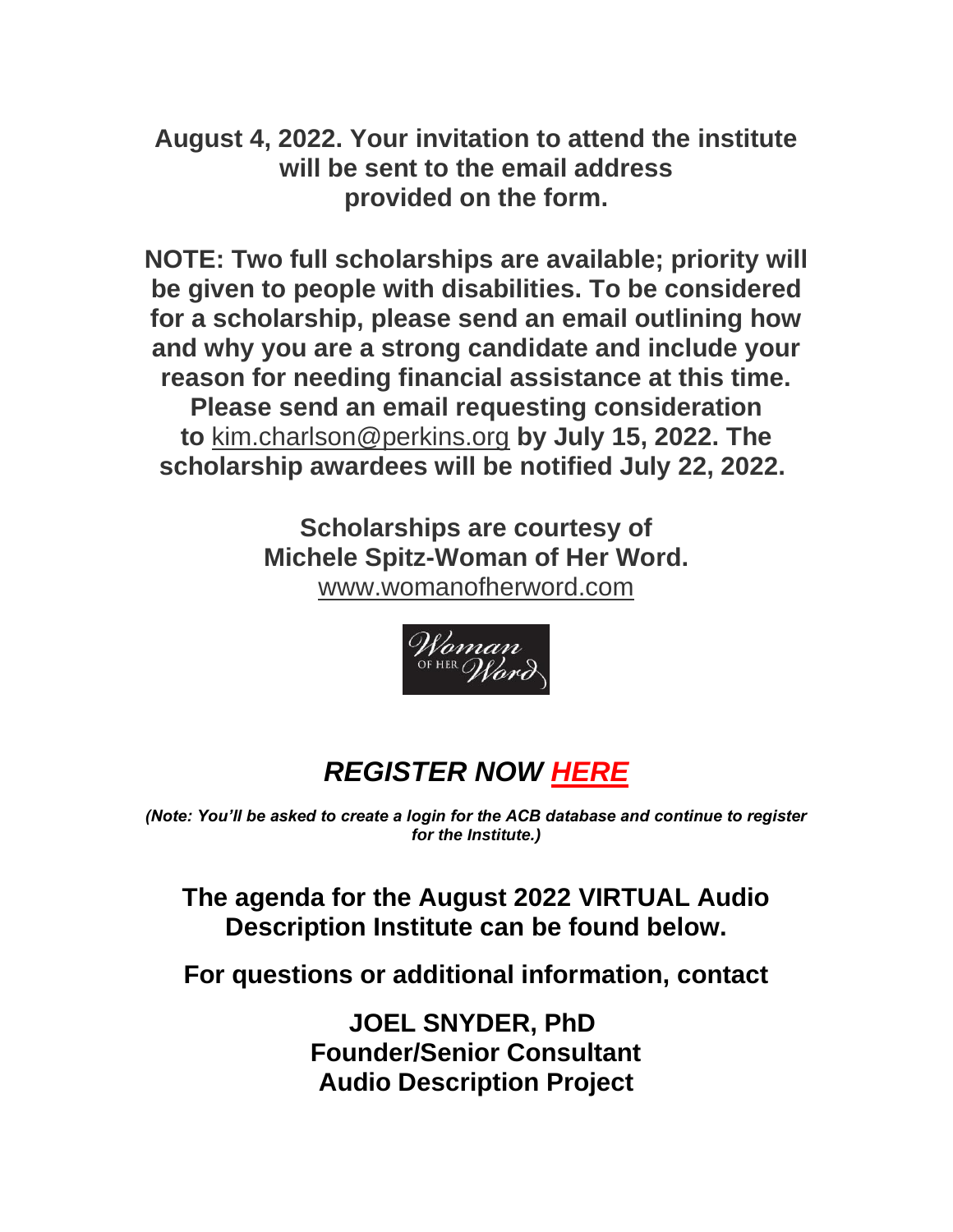#### **American Council of the Blind [jsnyder@acb.org](mailto:jsnyder@acb.org)**

**For more information about audio description, please visit: [https://adp.acb.org](https://mandrillapp.com/track/click/30489975/undefinedwww.acb.org?p=eyJzIjoiQ21kT0hHQVYwNU0wLXNjOEpPQng5cmZpWmRRIiwidiI6MSwicCI6IntcInVcIjozMDQ4OTk3NSxcInZcIjoxLFwidXJsXCI6XCJodHRwOlxcXC9cXFwvdW5kZWZpbmVkd3d3LmFjYi5vcmdcXFwvYWRwXCIsXCJpZFwiOlwiNDI4MDEyNzVjODMzNGUyZTgyN2RmYjc5YzFjYWZhOThcIixcInVybF9pZHNcIjpbXCI2NTlkMjkxYzg2ZmNmNmVlNDNiM2Q2NTk5MTNlYjZkMTE2MDgyODVlXCJdfSJ9)**

**President, Audio Description Associates, LLC "The Visual Made Verbal" ™**

**™ ADA logo--an eye within an ear 6502 Westmoreland Avenue, Takoma Park, MD 20912 [jsnyder@audiodescribe.com](mailto:jsnyder@audiodescribe.com) -- 301 920-0218 [www.audiodescribe.com](https://mandrillapp.com/track/click/30489975/www.audiodescribe.com?p=eyJzIjoiaXc5TlhPajFFM1dsZVFyZHVUOEpvSWhvTWZZIiwidiI6MSwicCI6IntcInVcIjozMDQ4OTk3NSxcInZcIjoxLFwidXJsXCI6XCJodHRwOlxcXC9cXFwvd3d3LmF1ZGlvZGVzY3JpYmUuY29tXFxcL1wiLFwiaWRcIjpcIjQyODAxMjc1YzgzMzRlMmU4MjdkZmI3OWMxY2FmYTk4XCIsXCJ1cmxfaWRzXCI6W1wiYzNlODJjN2NkYTg3MzgzODNmYjFiYzg0ZmU5NWNjOTU1YzEyMGY3NVwiXX0ifQ)** 

#### **AGENDA**

**August 2022 ACB-Audio Description Project VIRTUAL AUDIO DESCRIPTION INSTITUTE**

**August 8-12, 2022 each day - 1:00 pm-5:00 pm Eastern**

**DAY I - Monday, August 8, 2022**

**1:00 pm-3:00 pm: Opening Workshop**

**- The visually impaired user**

**- Audio description history and theory**

**- Overview of fundamentals of audio description Concentration/observation Editing what you see Language Vocal skills: speech and oral interpretation**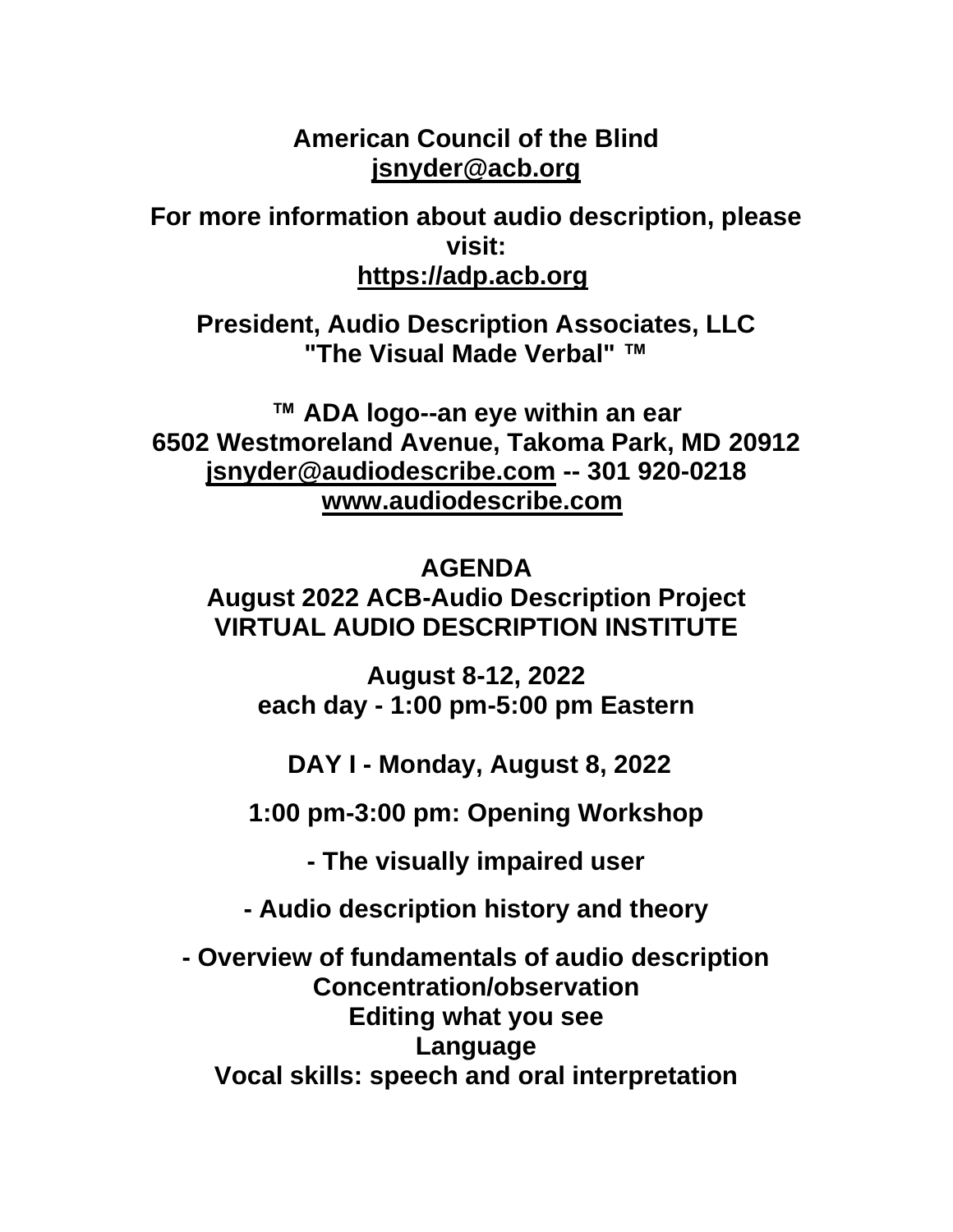**fundamentals**

# **3:00 pm - 3:15 pm: break**

**3:15 pm-5:00 pm: Opening Workshop (continued)**

**- Viewing / analysis of audio described excerpts**

**Day 2 - Tuesday, August 9, 2022**

**1:00 pm-3:00 pm:**

**- Special session with Roy Samuelson and Satauna Howery**

**3:00 pm - 3:15 pm: break**

**3:15 pm-5:00 pm:**

**- Viewing / analysis of audio described excerpts**

**Day 3 - Wednesday, August 10, 2022**

**1:00 pm - 3:00 pm:**

**- Audio Description practicum—Individual description sessions with selected video scenes**

**3:00 pm - 3:15 pm: break**

**3:15 pm - 5:00 pm:**

**- Audio Description practicum—Individual description sessions with selected video scenes**